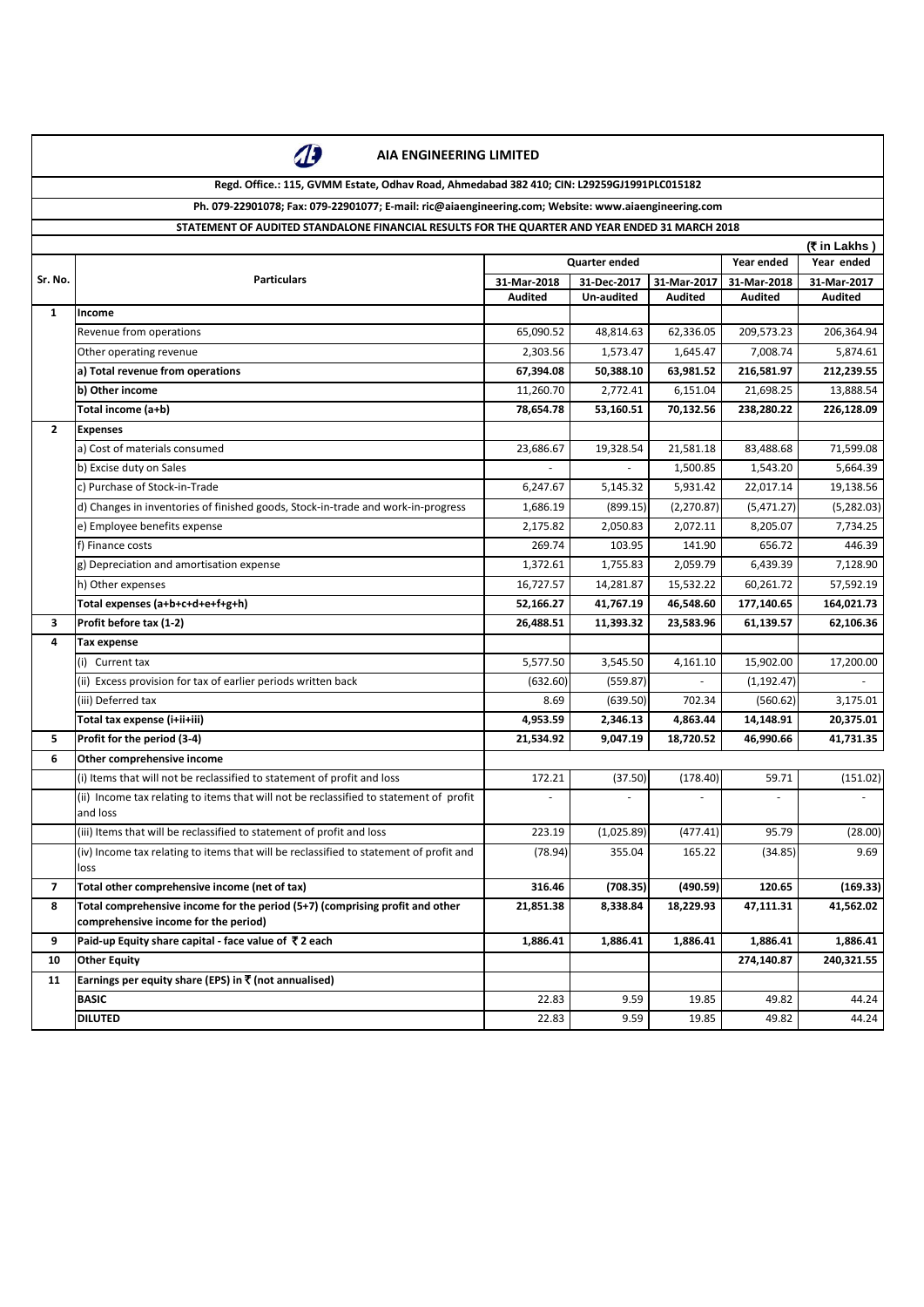#### **Notes :**

- (i) The above audited standalone financial results for the quarter and year ended 31 March 2018 have been reviewed by the Audit Committee and subsequently approved by the Board of Directors in their respective meetings held on 16 May 2018. The statutory auditors have expressed an unqualified opinion. Further, amounts for the quarter and year ended 31 March 2017 were audited by predecessor auditors of the Company.
- (ii) For the year 2017-18, the Board at its meeting held on 22 March 2018 declared an interim dividend of  $\bar{z}$  8 (i.e., 400%) per equity share of face value  $\bar{z}$  2 each, amounting to  $\bar{\tau}$  7,545.63 lakhs. The same is paid by the Company in April 2018. Having declared Interim Dividend, your Board has not recommended a Final Dividend for Financial Year 2017-18.
- (iii) Figures for the quarter ended 31 March 2018 and corresponding quarter ended in the previous year as reported in these standalone financial results are the balancing figures in respect of full financial year and the published year to date figures upto end of third quarter of the relevant financial year. Also the figures upto the end of third quarter of the relevant financial year had only been reviewed and not subject to audit.
- (iv) The audited standalone financial results are in accordance with the Indian Accounting Standards (lnd AS) as prescribed under Section 133 of the Companies Act, 2013, read with rule 3 of the Companies (Indian Accounting Standards) Rules, 2015 and Companies (Indian Accounting Standards) (Amendment Rules), 2016.
- (v) Effective 1 July 2017, the Government of India has introduced Goods and Service tax whereby sales are recorded net of GST whereas earlier sales were recorded gross of excise duty which formed part of expenses. Hence, revenue from operations for the quarters ended 31 March 2018 and 31 December 2017 and for the year ended 31 March 2018 is not comparable with previous period corresponding figures.
- (vi) The Company has only one reportable primary business segment as per IND AS 108 - "Operating Segments", i.e., Manufacturing of High Chrome Mill Internals.
- (vii) Refer annexure - I for standalone statement of assets and liabilities.
- (viii) During the quarter under review, Vega Industries FZC., UAE, a Wholly Owned Subsidiary of the Company has incorporated a Wholly Owned Subsidiary in Ghana viz. AIA Ghana Limited.
- (ix) Figures for the previous period have been regrouped, reclassified and restated wherever necessary to make them comparable with the current period's figures.

**By Order of Board of Directors For AIA Engineering Limited**

**Date:** 16 May 2018 **DIN:00058177** 

**(Bhadresh K. Shah) Place:** Ahmedabad **Managing Director Managing Director Managing Director Managing Director**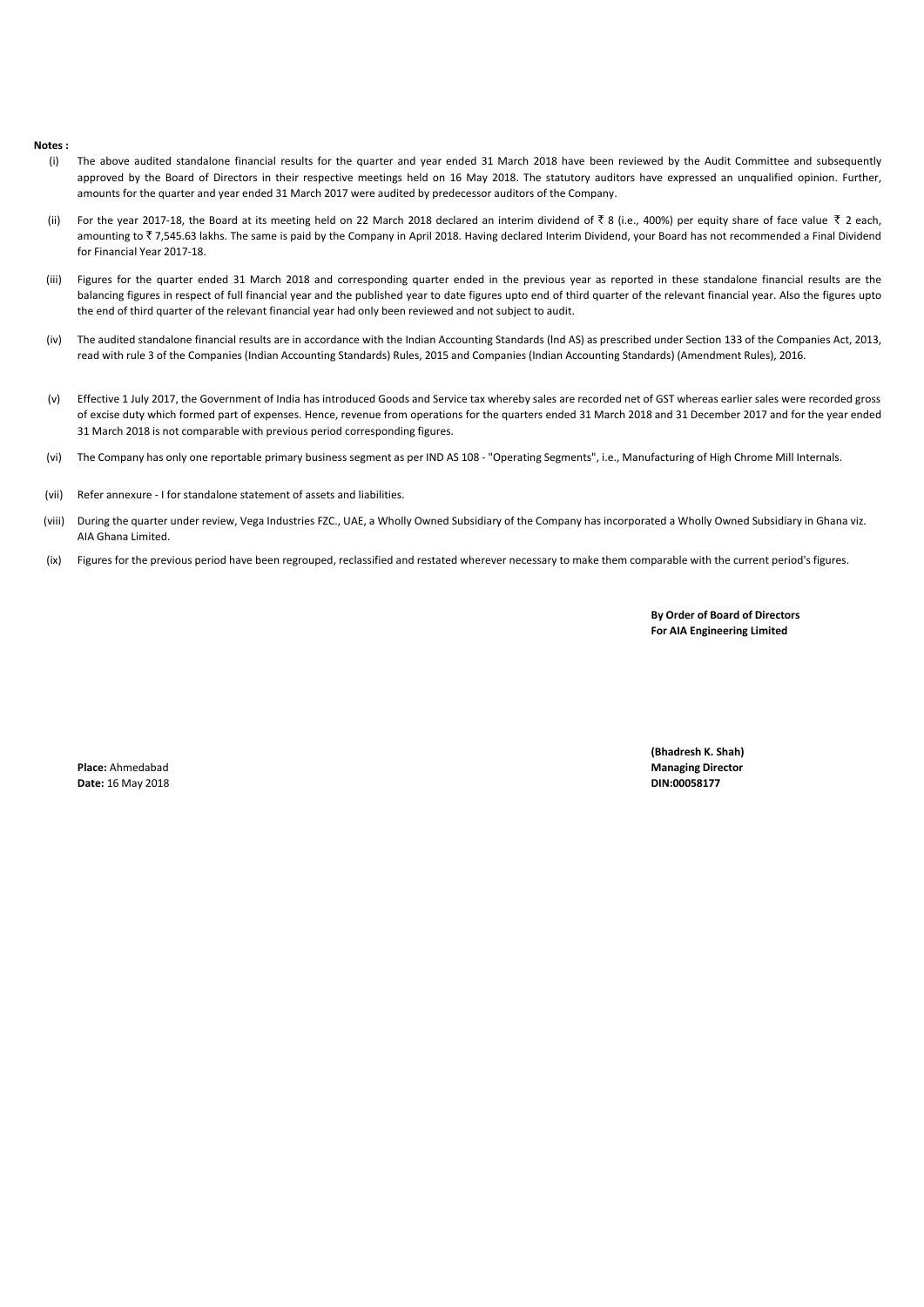CIN : L29259GJ1991PLC015182

## **Annexure - I: Standalone statement of assets and liabilities**

|                                           |               | (₹ in Lakhs)  |
|-------------------------------------------|---------------|---------------|
|                                           | As at         | As at         |
| <b>Particulars</b>                        | 31 March 2018 | 31 March 2017 |
|                                           | (audited)     | (audited)     |
|                                           |               |               |
| <b>ASSETS</b>                             |               |               |
| (I) Non-current assets                    |               |               |
| (a) Property, plant and equipment         | 64,429.50     | 64,305.44     |
| (b) Capital work-in-progress              | 9,514.07      | 4,243.32      |
| (c) Goodwill                              | 460.69        | 460.69        |
| (d) Other intangible assets               | 228.66        | 216.56        |
| (e) Financial assets                      |               |               |
| (i) Investments                           | 1,578.37      | 1,590.03      |
| (ii) Trade receivables                    | 115.49        | 123.23        |
| (iii) Loans                               | 656.08        | 560.52        |
| (f) Other tax assets (net)                | 2,251.11      | 1,535.57      |
| (g) Other non-current assets              | 5,163.13      | 4,315.31      |
| (2) Current assets                        |               |               |
| (a) Inventories                           | 34,496.30     | 29,911.15     |
| (b) Financial assets                      |               |               |
| (i) Investments                           | 103,162.78    | 92,505.82     |
| (ii) Trade receivables                    | 70,299.22     | 66,100.52     |
| (iii) Cash and cash equivalents           | 3,028.93      | 1,718.38      |
| (iv) Bank balances other than (iii) above | 8,191.44      | 614.60        |
| (v) Loans                                 | 251.65        | 263.86        |
| (vi) Derivatives                          |               | 1,153.22      |
| (vi) Other financial assets               | 4,508.23      | 3,082.99      |
| (c) Other current assets                  | 12,291.40     | 11,207.13     |
| <b>Total assets</b>                       | 320,627.05    | 283,908.34    |
|                                           |               |               |
| <b>EQUITY AND LIABILITIES</b>             |               |               |
| <b>EQUITY</b>                             |               |               |
| (a) Equity share capital                  | 1,886.41      | 1,886.41      |
| (b) Other equity                          | 274,140.87    | 240,321.55    |
| <b>LIABILITIES</b>                        |               |               |
| (I) Non-current liabilities               |               |               |
| (a) Financial liabilities                 |               |               |
| (i) Borrowings                            | 19.85         | 33.57         |
| (b) Provisions                            | 556.24        | 504.56        |
| (c) Deferred tax liabilities (Net)        | 8,182.29      | 8,708.06      |
| (II) Current liabilities                  |               |               |
| (a) Financial liabilities                 |               |               |
| (i) Borrowings                            | 11,794.31     | 11,545.64     |
| (ii) Trade payables                       | 12,218.83     | 11,677.34     |
| (iii) Derivatives                         | 229.34        | 3.66          |
| (iv) Other financial liabilities          | 7,656.40      | 2,548.72      |
| (b) Other current liabilities             | 2,398.08      | 4,815.00      |
| (c) Provisions                            | 456.22        | 416.06        |
| (d) Current tax liabilities (net)         | 1,088.21      | 1,447.77      |
| <b>Total Equity and Liabilities</b>       | 320,627.05    | 283,908.34    |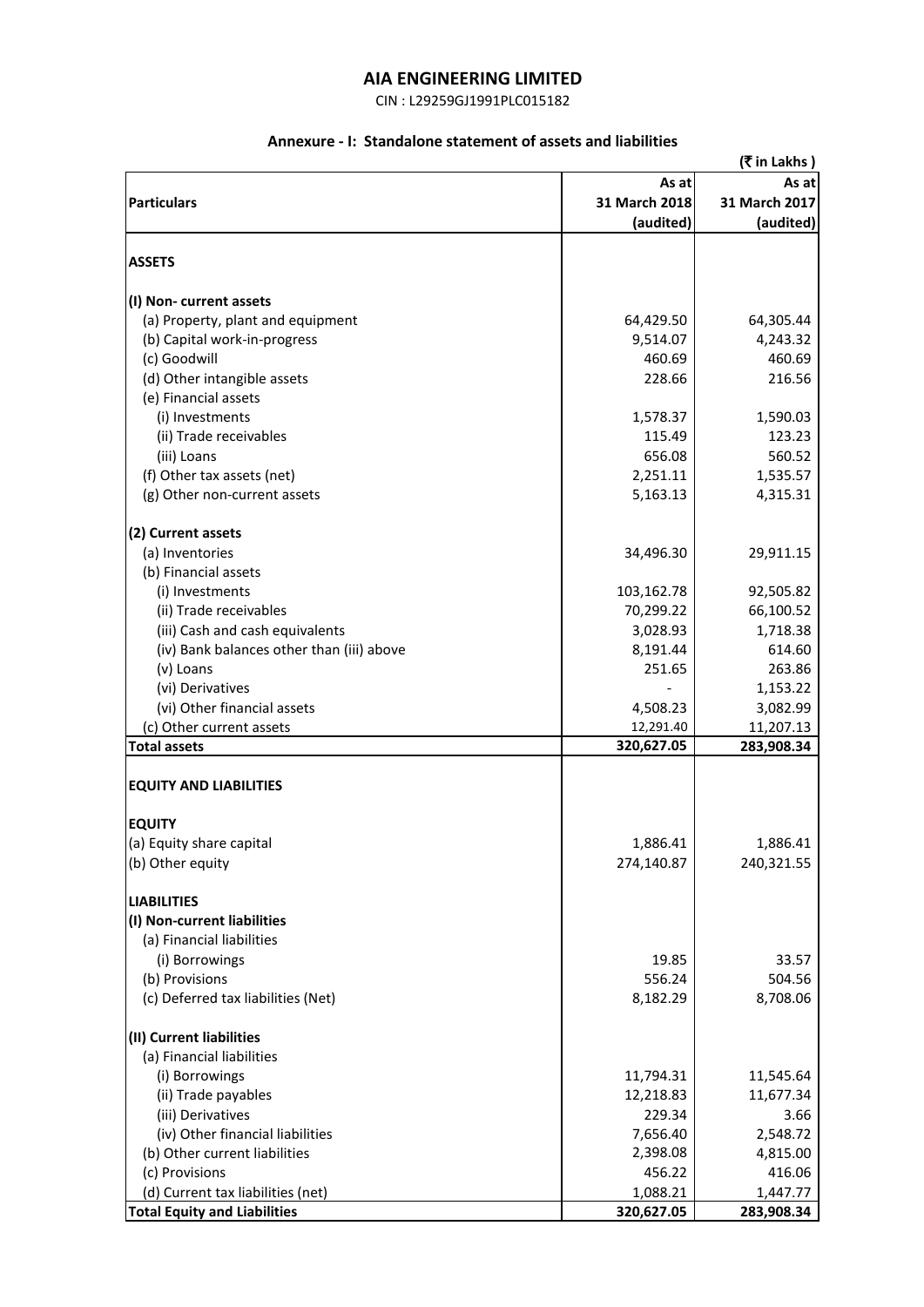

### **Regd. Office.: 115, GVMM Estate, Odhav Road, Ahmedabad 382 410; CIN: L29259GJ1991PLC015182 Ph. 079-22901078; Fax: 079-22901077; E-mail: ric@aiaengineering.com; Website: www.aiaengineering.com**

**STATEMENT OF AUDITED CONSOLIDATED FINANCIAL RESULTS FOR THE QUARTER AND YEAR ENDED 31 MARCH 2018**

|              | (₹ in Lakhs)                                                                                       |                          |                          |                          |                          |                          |  |
|--------------|----------------------------------------------------------------------------------------------------|--------------------------|--------------------------|--------------------------|--------------------------|--------------------------|--|
| Sr.          |                                                                                                    | <b>Quarter ended</b>     |                          |                          | Year ended               |                          |  |
| No.          | <b>Particulars</b>                                                                                 | 31-Mar-18                | 31-Dec-17                | 31-Mar-17                | 31-Mar-18                | 31-Mar-17                |  |
|              |                                                                                                    | <b>Audited</b>           | Un-audited               | <b>Audited</b>           | <b>Audited</b>           | <b>Audited</b>           |  |
| $\mathbf{1}$ | Income                                                                                             |                          |                          |                          |                          |                          |  |
|              | Revenue from operations                                                                            | 72,057.22                | 55,638.96                | 62,943.60                | 239,629.96               | 223,923.48               |  |
|              | Other operating revenue                                                                            | 2,328.05                 | 1,577.47                 | 3,876.72                 | 7,038.81                 | 8,110.82                 |  |
|              | a) Total revenue from operations                                                                   | 74,385.27                | 57,216.43                | 66,820.32                | 246,668.77               | 232,034.30               |  |
|              | b) Other income                                                                                    | 4,950.62                 | 3,212.11                 | 2,487.15                 | 12,181.49                | 10,435.77                |  |
|              | Total Income (a+b)                                                                                 | 79,335.89                | 60,428.54                | 69,307.47                | 258,850.26               | 242,470.07               |  |
| $2^{\circ}$  | <b>Expenses</b>                                                                                    |                          |                          |                          |                          |                          |  |
|              | a) Cost of materials consumed                                                                      | 29,278.85                | 22,429.57                | 25,116.57                | 98,718.66                | 84,735.76                |  |
|              | b) Excise duty on sales                                                                            |                          |                          | 2,059.20                 | 2,155.28                 | 7,432.90                 |  |
|              | c) Changes in inventories of finished goods, Stock-in-trade and work-                              | 2,071.49                 | (1,820.56)               | (644.41)                 | (2, 282.23)              | (10,519.02)              |  |
|              | in-progress                                                                                        |                          |                          |                          |                          |                          |  |
|              | d) Employee benefits expense                                                                       | 2,846.08                 | 2,883.48                 | 2,719.23                 | 11,315.78                | 10,671.07                |  |
|              | e) Finance costs                                                                                   | 285.30                   | 108.92                   | 142.79                   | 692.76                   | 449.22                   |  |
|              | f) Depreciation and amortisation expense                                                           | 1,397.91                 | 1,788.83                 | 2,093.04                 | 6,558.07                 | 7,247.71                 |  |
|              | g) Other expenses                                                                                  | 23,531.04                | 21,037.36                | 21,569.57                | 83,191.32                | 76,248.12                |  |
|              | Total expenses (a+b+c+d+e+f+g)                                                                     | 59,410.67                | 46,427.60                | 53,055.99                | 200,349.64               | 176,265.76               |  |
| 3            | Profit before tax (1-2)                                                                            | 19,925.22                | 14,000.94                | 16,251.48                | 58,500.62                | 66,204.31                |  |
| 4            | <b>Tax expense</b>                                                                                 |                          |                          |                          |                          |                          |  |
|              | Current tax<br>(i)                                                                                 | 5,537.55                 | 3,691.38                 | 4,233.91                 | 16,094.11                | 17,366.59                |  |
|              | (ii) Excess provision for tax of earlier periods written back                                      | (632.60)                 | (573.97)                 |                          | (1, 206.57)              |                          |  |
|              | (iii) Deferred tax                                                                                 | (155.07)                 | (769.05)                 | 491.78                   | (749.02)                 | 3,116.40                 |  |
|              | Total tax expense (i+ii+iii)                                                                       | 4,749.88                 | 2,348.36                 | 4,725.69                 | 14,138.52                | 20,482.99                |  |
| 5            | Profit for the period (3-4)                                                                        | 15,175.34                | 11,652.58                | 11,525.79                | 44,362.10                | 45,721.32                |  |
| 6            | Other comprehensive income:                                                                        |                          |                          |                          |                          |                          |  |
|              | (i) Items that will not be reclassified to statement of profit and loss                            | 178.20                   | (42.69)                  | (175.18)                 | 56.17                    | (159.28)                 |  |
|              | (ii) Income tax relating to items that will not be reclassified to<br>statement of profit and loss | $\overline{\phantom{a}}$ | $\overline{\phantom{a}}$ | $\overline{\phantom{a}}$ | $\overline{\phantom{a}}$ | $\overline{\phantom{a}}$ |  |
|              | (iii) Items that will be reclassified to statement of profit and loss                              | (736.85)                 | (1,698.25)               | (1,597.75)               | (2,095.14)               | (2,576.65)               |  |
|              | (iv) Income tax relating to items that will be reclassified to statement<br>of profit and loss     | (78.94)                  | 355.04                   | 552.95                   | (34.85)                  | 947.44                   |  |
| 7            | Total other comprehensive income (net of tax)                                                      | (637.59)                 | (1,385.90)               | (1, 219.98)              | (2,073.82)               | (1,788.49)               |  |
| 8            | Total comprehensive income for the period (5+7) (Comprising profit                                 | 14,537.75                | 10,266.68                | 10,305.81                | 42,288.28                | 43,932.83                |  |
|              | and other comprehensive income for the period)                                                     |                          |                          |                          |                          |                          |  |
| 9            | Net profit attributable to:                                                                        |                          |                          |                          |                          |                          |  |
|              | a) Owners of the Company                                                                           | 15,220.41                | 11,615.25                | 11,512.39                | 44,335.21                | 45,676.93                |  |
|              | b) Non-Controlling Interest                                                                        | (45.08)                  | 37.33                    | 13.40                    | 26.88                    | 44.39                    |  |
| 10           | Other comprehensive income attributable to:                                                        |                          |                          |                          |                          |                          |  |
|              | a) Owners of the Company                                                                           | (639.10)                 | (1, 384.59)              | (1,220.79)               | (2,072.93)               | (1,786.41)               |  |
|              | b) Non-Controlling Interest                                                                        | 1.51                     | (1.31)                   | 0.81                     | (0.89)                   | (2.08)                   |  |
| 11           | Total comprehensive income attributable to:                                                        |                          |                          |                          |                          |                          |  |
|              | a) Owners of the Company                                                                           | 14,581.31                | 10,230.66                | 10,291.60                | 42,262.28                | 43,890.52                |  |
|              | b) Non-Controlling Interest                                                                        | (43.57)                  | 36.02                    | 14.21                    | 25.99                    | 42.31                    |  |
| 12           | Paid- up equity share capital - face value of ₹ 2 each                                             | 1,886.41                 | 1,886.41                 | 1,886.41                 | 1,886.41                 | 1,886.41                 |  |
| 13           | <b>Other Equity</b>                                                                                |                          |                          |                          | 299,044.23               | 269,838.90               |  |
| 14           | Earning per equity share (EPS) in ₹ (not annualised)                                               |                          |                          |                          |                          |                          |  |
|              | Basic                                                                                              | 16.14                    | 12.31                    | 12.21                    | 47.00                    | 48.43                    |  |
|              | Diluted                                                                                            | 16.14                    | 12.31                    | 12.21                    | 47.00                    | 48.43                    |  |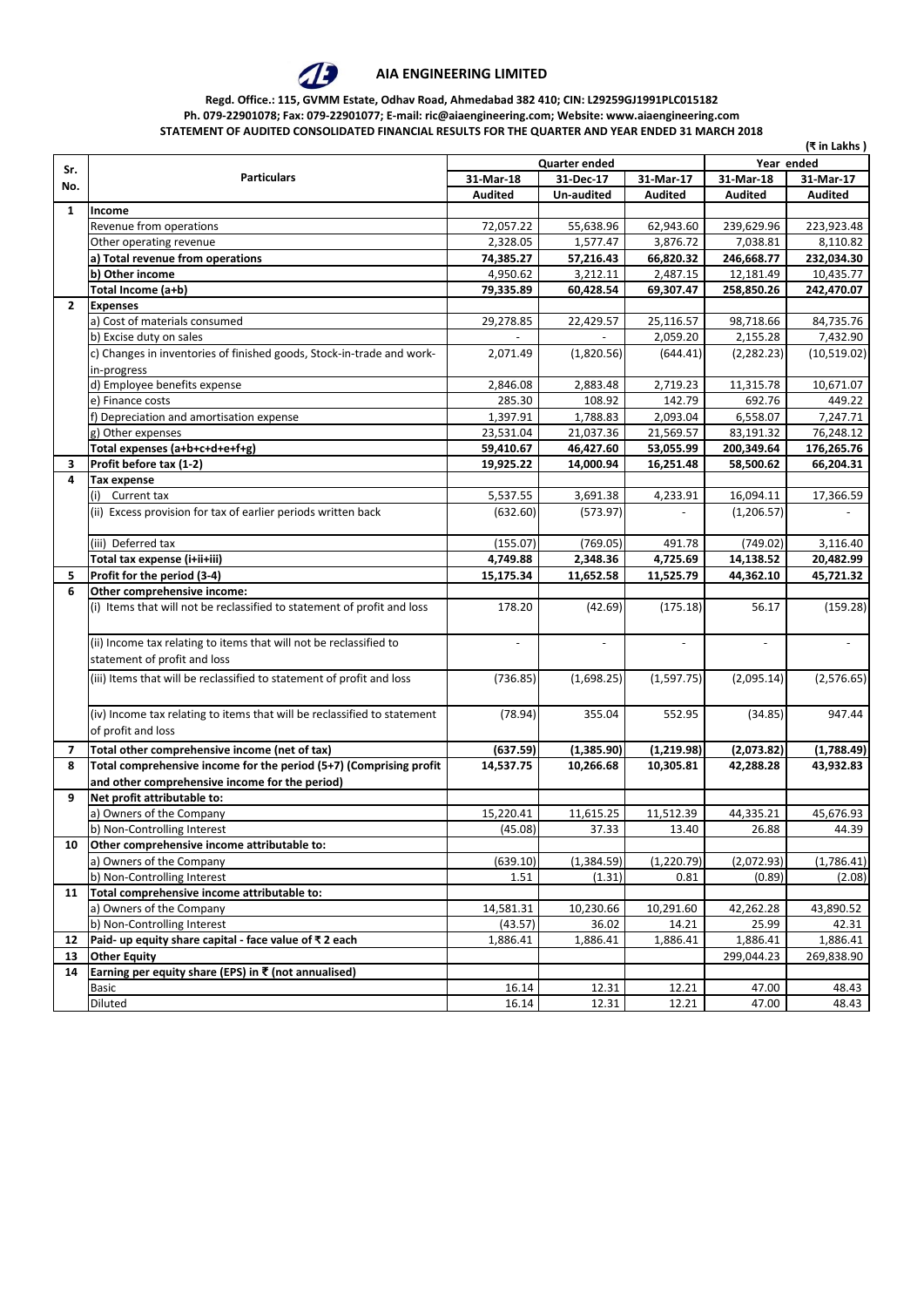#### **Notes:**

- (i) The above audited consolidated financial results for the quarter and year ended 31 March 2018 have been reviewed by the Audit Committee and subsequently approved by the Board of Directors in their respective meetings held on 16 May 2018. The statutory auditors have expressed an unqualified opinion. Further, amounts for the quarter and year ended 31 March 2017 were audited by predecessor auditors of the Company.
- (ii) Figures for the quarter ended 31 March 2018 and corresponding quarter ended in the previous year as reported in these consolidated financial results are the balancing figures in respect of full financial year and the published year to date figures upto end of third quarter of the relevant financial year. Also the figures upto the end of third quarter of the relevant financial year had only been reviewed and not subject to audit.
- (iii) The audited consolidated financial results are in accordance with the Indian Accounting Standards (lnd AS) as prescribed under Section 133 of the Companies Act, 2013, read with rule 3 of the Companies (Indian Accounting Standards) Rules, 2015 and Companies (Indian Accounting Standards) (Amendment Rules), 2016.
- (iv) Effective 1 July 2017, the Government of India has introduced Goods and Service tax whereby sales are recorded net of GST whereas earlier sales were recorded gross of excise duty which formed part of expenses. Hence, revenue from operations for the quarters ended 31 March 2018 and 31 December 2017 and for the year ended 31 March 2018 is not comparable with previous period corresponding figures.
- (v) The audited consolidated financial results comprise of the results of the Parent Company, i.e., AIA Engineering Limited, and its subsidiaries namely Welcast Steels Limited - India, AIA CSR Foundation - India, Vega Industries (Middle East) F.Z.C. - U.A.E., Vega Industries Limited - U.K., Vega Industries Limited - U.S.A., Vega Steel Industries (RSA) (PTY.) Limited - South Africa, Wuxi Vega Trade Co., Limited - China, PT. Vega Industries Indonesia - Indonesia, Vega Industries Chile SPA - Chile and AIA Ghana Limited - Ghana.
- (vi) The Company has only one reportable primary business segment as per IND AS 108 "Operating Segments", i.e., Manufacturing of High Chrome Mill Internals.
- (vii) Refer annexure I for consolidated statement of assets and liabilities.
- (viii) Figures for the previous period have been regrouped, reclassified and restated wherever necessary to make them comparable with the current period's figures.

**By Order of Board of Directors For AIA Engineering Limited**

**Date: 1**6 May 2018 **Date: 16 May 2018 Din:00058177** 

**(Bhadresh K. Shah) Place:** Ahmedabad **Managing Director**